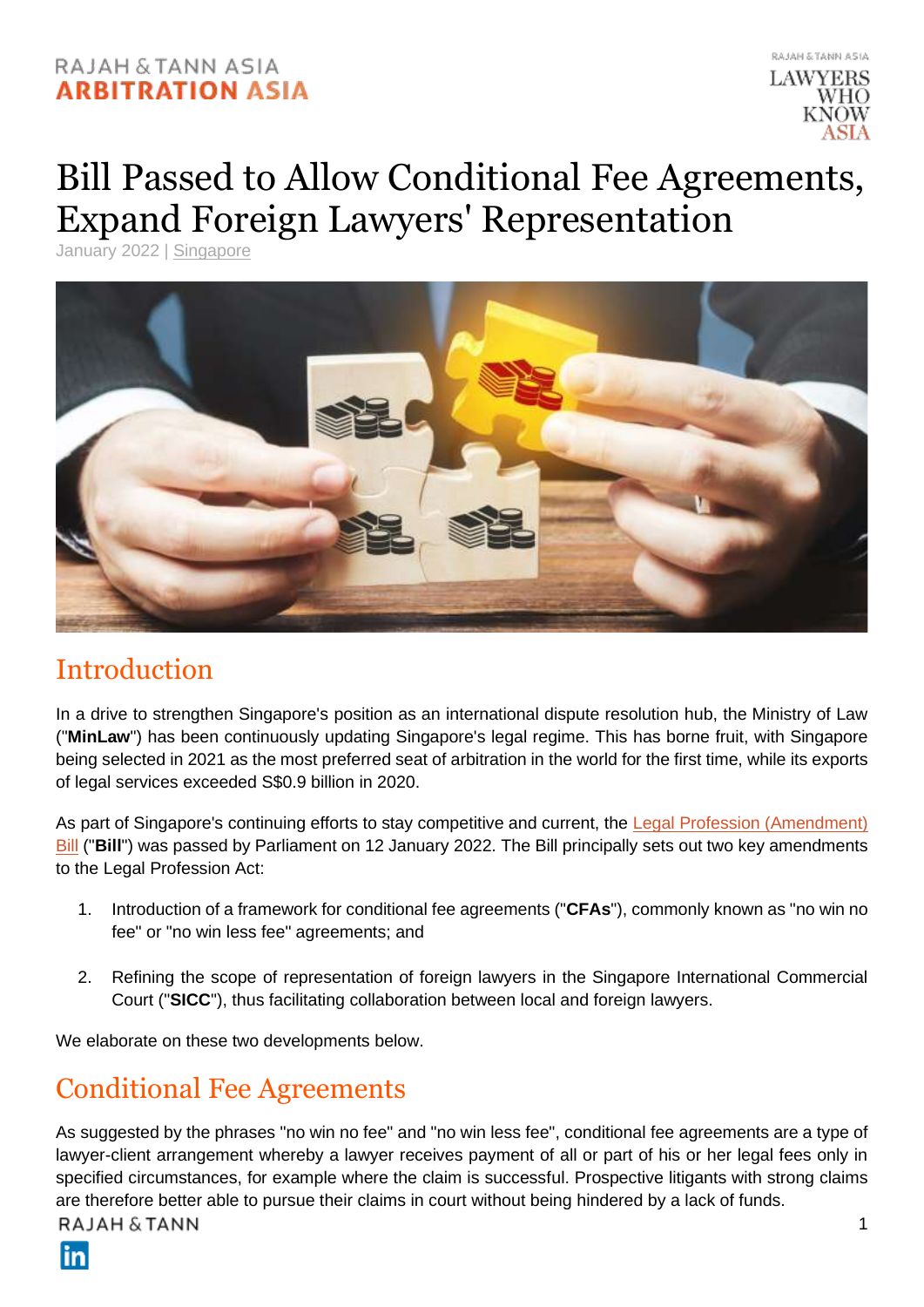Other aspects of the CFA framework include:

- 1. **Restriction to certain categories of proceedings**, which will be prescribed in subsidiary legislation. These have been indicated to be:
	- a. international and domestic arbitration proceedings;
	- b. certain SICC proceedings; and
	- c. court and mediation proceedings related to the above.
- 2. **Allowing uplift fees** where, if a certain outcome is achieved, legal fees charged are higher than what would otherwise be payable if there were no CFA. However, uplift fees will not be recoverable as part of legal costs from the opposing party.
- 3. **Continued prohibition of contingency fees** where legal fees are calculated as a percentage of damages awarded.
- 4. **Safeguards for clients** the CFA must meet statutory requirements to be valid, such as being in writing and providing for a cooling-off period.

The introduction of the CFA framework is a significant change as CFAs have thus far been prohibited in Singapore. For more details on the CFA framework, please see our earlier Legal Update titled ["Conditional](https://arbitrationasia.rajahtannasia.com/conditional-fee-agreements-a-new-avenue-for-legal-funding/)  [Fee Agreements: A New Avenue for Legal Funding"](https://arbitrationasia.rajahtannasia.com/conditional-fee-agreements-a-new-avenue-for-legal-funding/).

### Foreign Lawyers in SICC Proceedings

Clause 2 of the Bill seeks to refine the scope of representation of a foreign lawyer in certain proceedings in the SICC, particularly international corporate debt restructuring and insolvency cases. As noted by Second Minister for Law Mr Edwin Tong in the [Second Reading Speech on the Bill,](https://www.mlaw.gov.sg/news/parliamentary-speeches/2022-01-12-second-reading-speech-by-second-minister-for-law-edwin-tong-on-legal-profession-amendment-bill) the refinements here seek to facilitate collaboration between local and foreign lawyers for the efficient and fair resolution of such cases before the SICC, thus supporting the growth of international cases being heard in Singapore.

Key aspects are:

- 1. A foreign lawyer with full registration may submit on matters in the prescribed proceedings, subject to certain restrictions. Examples include only being allowed to submit on matters with the court's permission, and not being permitted to make a submission on a matter of Singapore law.
- 2. Subsidiary legislation may provide for:
	- a. the various categories of specified proceedings that these changes will apply to;
	- b. factors considered by the court in granting permission; and
	- c. exceptions to any of these restrictions.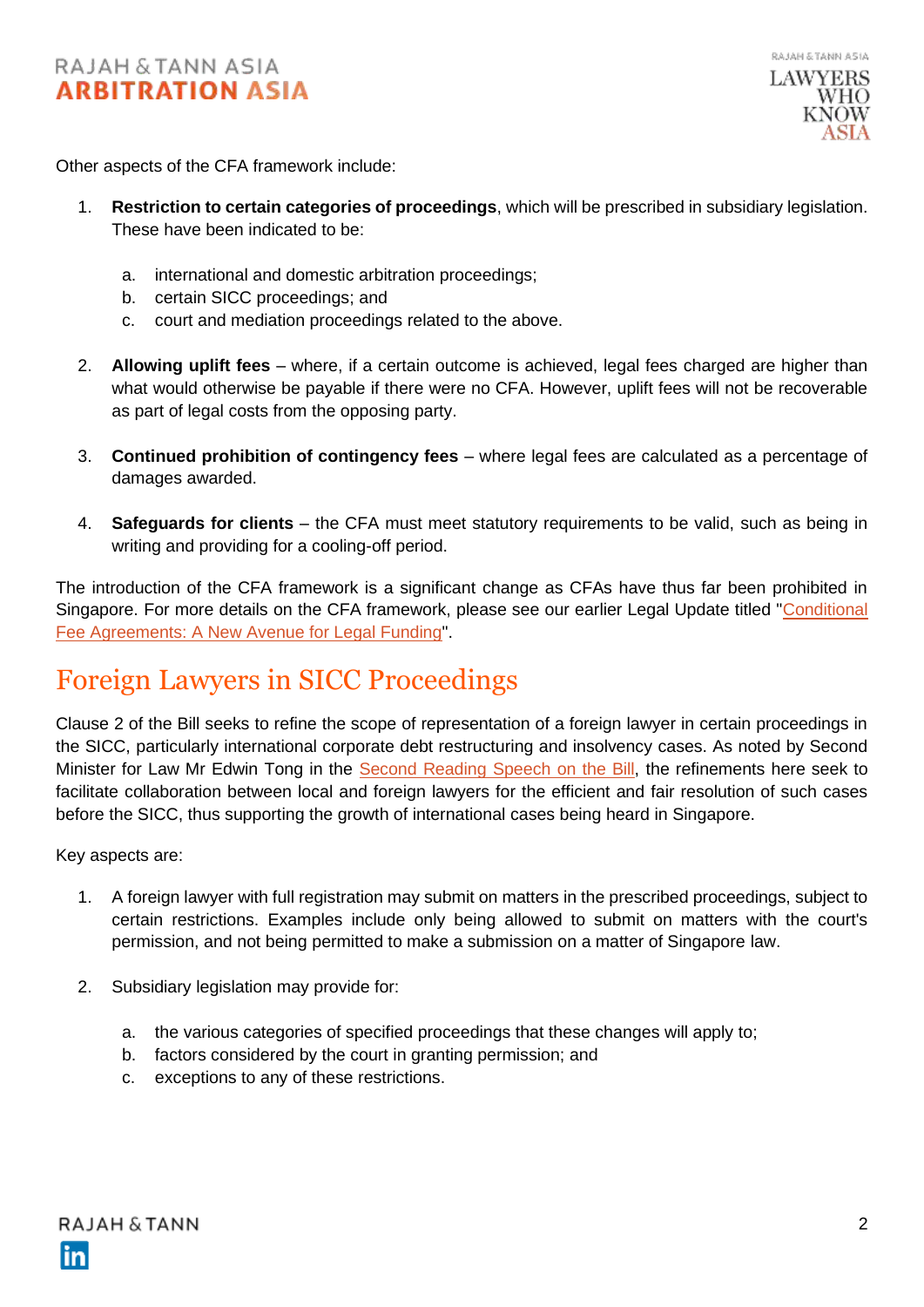### RAJAH & TANN ASIA **ARBITRATION ASIA**



## Concluding Words

The introduction of the CFA framework is a significant step forward in legal funding, and MinLaw has indicated in its November 2021 press release titled ["Proposed Framework for Conditional Fee Agreements"](https://www.mlaw.gov.sg/news/press-releases/2021-11-01-proposed-framework-for-conditional-fee-agreements) that it will continue to study whether CFAs can promote access to justice for other categories of proceedings, including domestic proceedings.

The proposed refinements to foreign lawyers' scope of representation are also welcome, as it will facilitate the efficient and effective presentation of arguments, as well as resolution of debt restructuring and insolvency proceedings in the SICC, and ultimately improve Singapore's competitiveness as an international dispute resolution hub.

For further queries, please feel free to contact our team below.

Visit our *[Arbitration Asia](https://arbitrationasia.rajahtannasia.com/)* website for insights from our thought leaders across Asia concerning arbitration and other alternative dispute resolution mechanisms, ranging from legal and case law developments to market updates and many more.